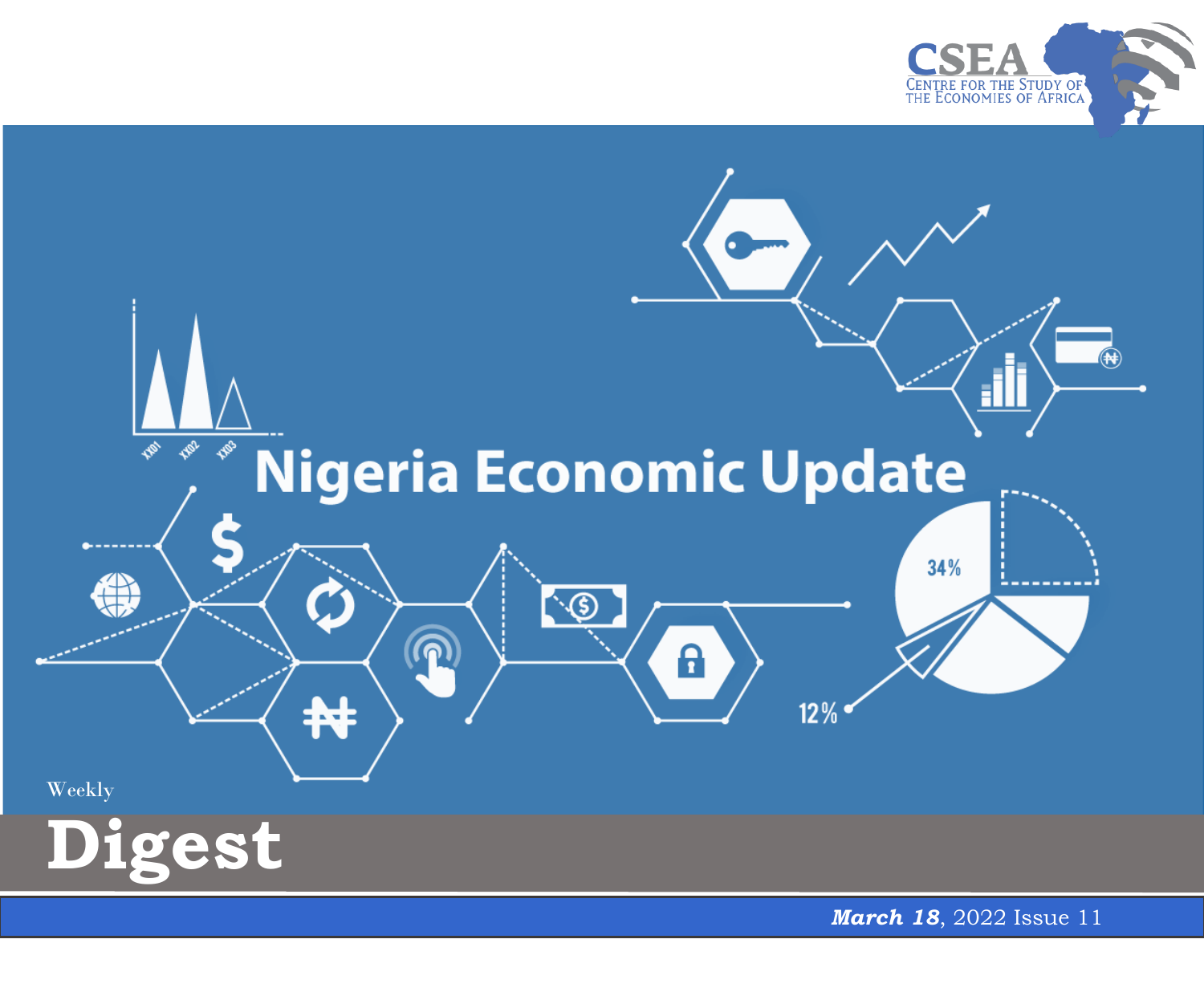## *Food Prices Increase in February 2022*

Following the food inflation of 17.1 percent in February 2022, the Selected Food Price Watch of the National Bureau of Statistics (NBS) indicates an increase in the average cost of most food items, including beans, sliced bread, groundnut oil, and tomato<sup>2</sup> . The average price per kg of beans rose by 50.1 percent from N331.5 in February 2021 to N497.5 in February 2022. Similarly, the average price of 500g sliced bread increased by 34.1 percent from N326.6 in February 2021 to N418.7 in February 2022. The cost of other food items such as groundnut oil (per bottle) and tomato (per kg) also increased over this period (year-on-year) by 43.5 percent and 46.0 percent, respectively. The increase in the average food price implies high food insecurity and a reduction in the standard of living. These increases are attributable to the higher cost of production inputs, low production, and increased distribution costs. And with the energy crisis lingering since February, food inflation is likely to increase further, worsening the poverty situation. To reduce the effect of the rising food prices on household welfare, the government should strengthen existing social protection measures to cushion the effect of rising food prices on the poor. Also, increased production is required to slow down the rate of the food price increase. As a result, there is a need to evaluate existing government interventions in the agricultural sector to understand ways to strengthen the interventions to enhance agricultural yields and reduce postharvest loss

## *CBN Proposes New Cash Management Initiative*

The Central Bank of Nigeria will launch Bank Neutral Cash Hubs (BNCHs) shortly<sup>1</sup> . BNCH is an initiative of the Bank geared towards strengthening the Nigerian Cash Management System. By design, BNCHs are cash collection centers that would serve as platforms for bank customers to make huge cash deposits and receive value regardless of the Bank in which their account is domiciled. According to the CBN, these hubs will be established by registered cash processing companies or deposit money banks and process a minimum deposit or withdrawal request of N500,000 for individuals and N1,000,000 for corporate bodies in areas with high volumes of commercial activities. Given that cash handling is costly and riskier for all actors in cash management activities, this initiative would help reduce costs and improve the operational efficiency of the country's cash management value chain. The effective functioning of the hub is expected to enhance cash management efficiency. However, the Bank needs to develop robust compliance frameworks that would ensure that the operation of BNCHs does not violate the CBN cashless policy and the existing laws aimed at combating money laundering. In other words, initiatives implemented in achieving a cashless economy should be complemented and not hindered by the operation of the hubs.



## *Transport Fare Rises at Double-Digit Rate*

 Therefore, addressing the legacy issues in the oil and gas industry that had hindered investment into the The National Bureau of Statistics Transport Fare Watch for February 2022 shows a rise in the average cost of transportation across all categories<sup>3</sup> . The report shows that the average fare of intercity buses increased by 30.9 percent to N3,106.72 in February 2022 from N2,373.9 in the preceding year. Similarly, the average cost of air transportation rose by 23 percent to N44,825 in February 2022 from N36,458 in the preceding year. The rise in transportation costs partly contributes to the increase in other goods and services prices since transportation is an essential input cost. Factors contributing to the rise in transportation include the scarcity of fuels and weak transportation infrastructure. The scarcity of fuel in Nigeria, an oil-producing economy, is a testament to the Nigerian oil and gas industry's poor management. The invasion of Ukraine by Russia might further increase transportation costs which may lead to a prolonged fuel scarcity period. industry might help prevent future scarcity of fuel and lower transportation costs.